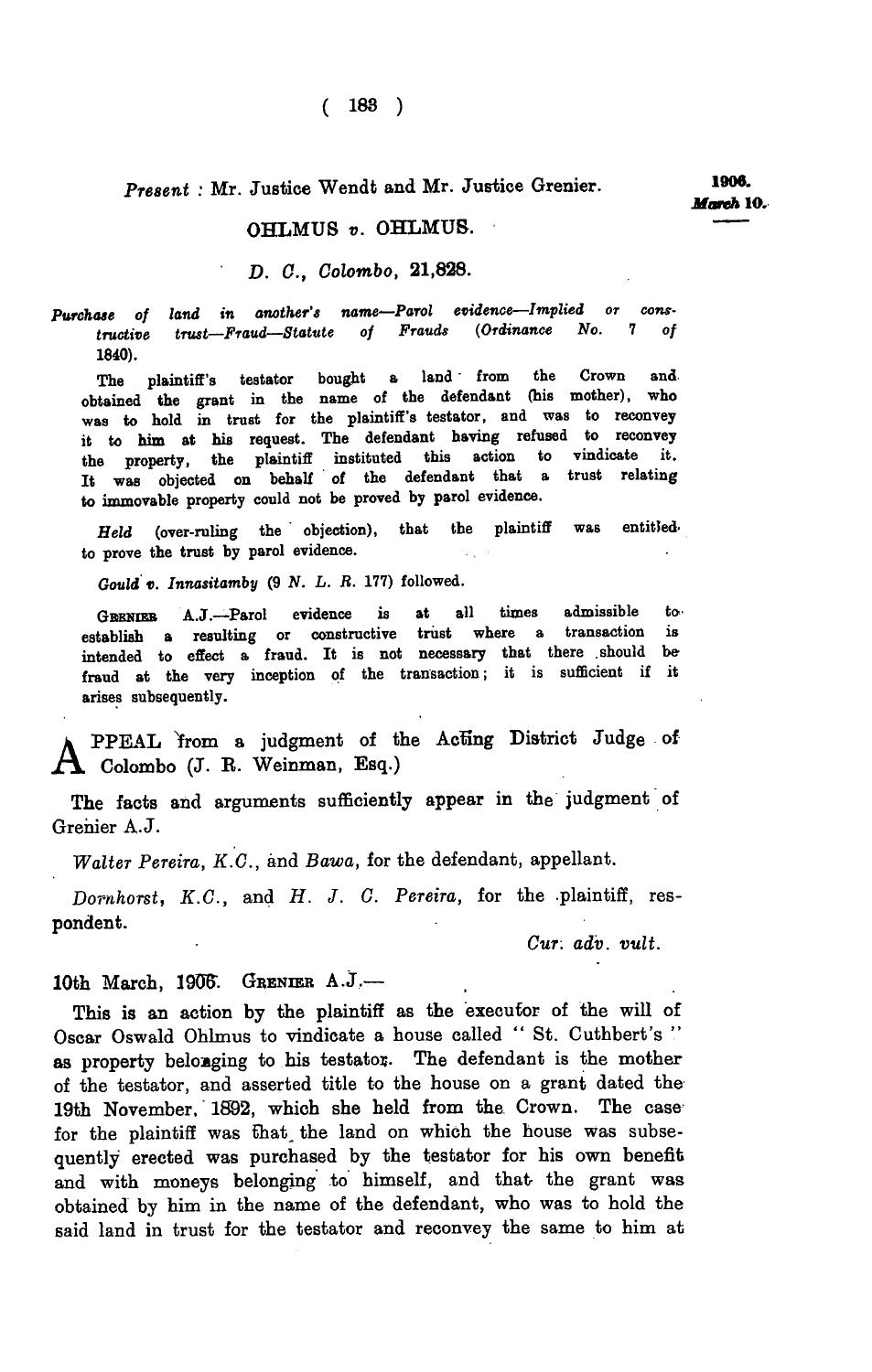1906. his request. It was also alleged by the plaintiff that his testator<br>*March* 10. entered into possession of the land and improved the same by erectentered into possession of the land and improved the same by erect-GRENTER ing thereon at his own cost and expense a substantial dwelling-house A.J. now standing on it and known as "St. Cuthbert's." The plaintiff further averred that his testator had obtained a title by prescription to the said house and land.

The substantial issues which were tried in the Court below were: —

- (1) Was the land in question bought by the plaintiff's testator in the name of the defendant to be held by her in trust for him ?
- (2) Did plaintiff's testator acquire a prescriptive title to the land ?
- (3) Did the defendant acquire a prescriptive title to the land ?

These were the issues that arose on the pleading, and which were agreed to by counsel on both sides. After plaintiff's counsel had opened his case and was about to call his first witness the defendant's counsel proposed the following issue: —

Can the plaintiff, not having a notarial instrument, prove a trust by parol evidence ?

Counsel for the plaintiff rightly objected to this issue as it did not arise on the pleadings, but the learned District Judge accepted it and has adjudicated upon it, although all that the defendant averred in her answer was that her son, being desirous of making a gift to her and provision for her, purchased the land and caused the grant to be made in her favour, and having erected the house thereon placed her in possession of it to be held by her as her own property and not in trust for him. There was no indication in the answer of any desire on the part of the defendant to raise any question of law, such as was suggested by her counsel at the trial, but as the issue has been accepted and dealt with by the District Judge, I think it right that we should deal with it in appeal.

The facts have been clearly found by the District Judge in a lengthy and well considered judgment, and it is needless for me to recapitulate them here. It is enough to say that the evidence places it beyond all question that the land was purchased with moneys belonging to the plaintiff's testator, and that it was he who erected the house now standing thereon, and let it out to a large number of tenants from time to time. I think that, the evidence is fairly conclusive on these points, although some parts of it were objected to as hearsay. The defendant admitted that her son was her mainstay and support 'for several years, and that in February, 1904, she received a letter from him asking her to transfer the house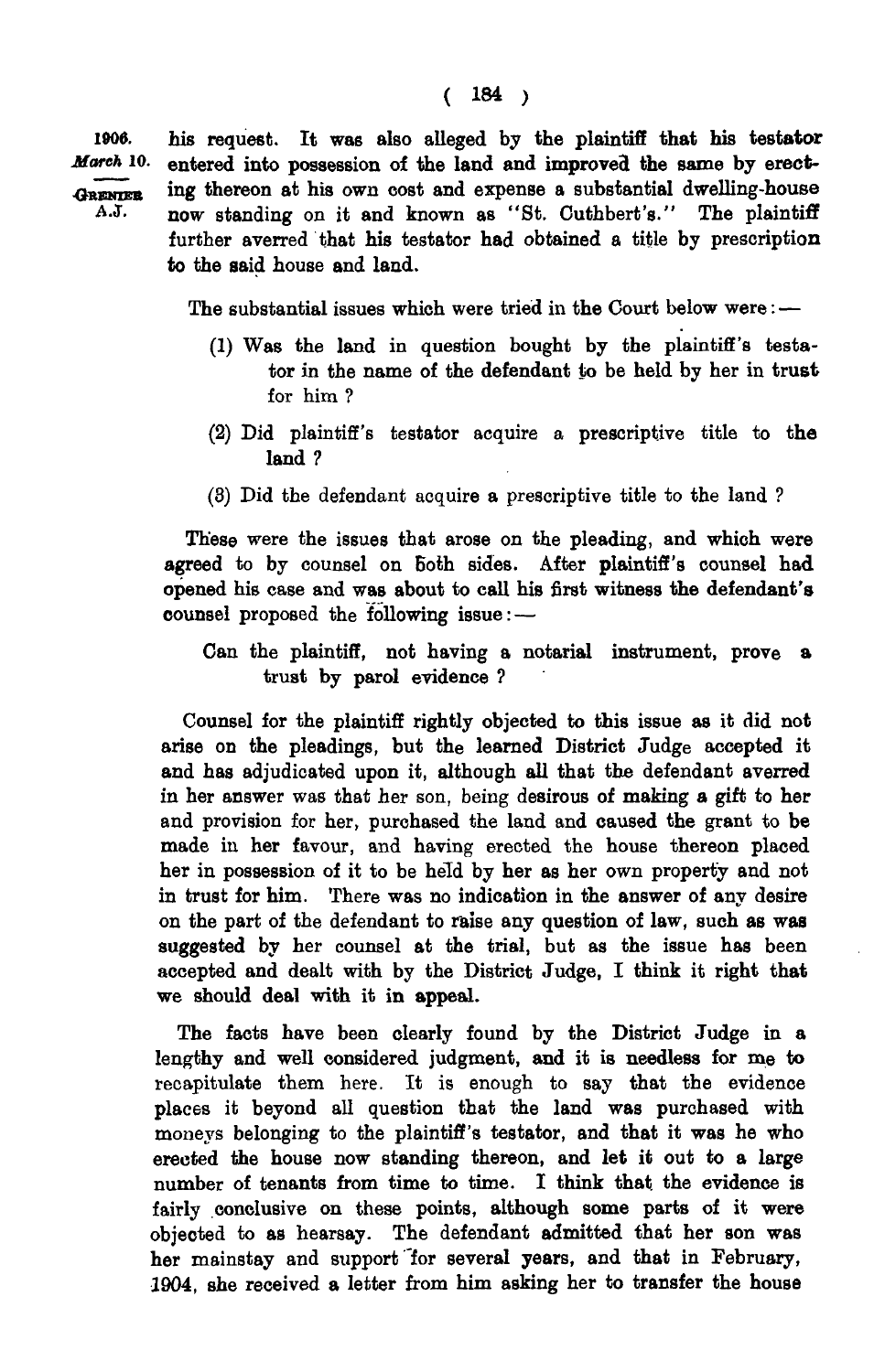to him, and that the defendant spoke to Mr. John Ohlmus, a brother of the plaintiff's testator and the head of the family, on the subject of transferring the property to the testator. The District Judge, in view of the high character which the defendant herself gave Mr. John Ohlmus, has expressly believed his evidence in every particular. Such then being the case, it follows that the plaintiff has established all that was necessary for him to prove in regard to the relation in which the defendant stood to the plaintiff's testator at the time, and after the date of the grant in her favour by the Crown. So far ,as the real ownership of the property was concerned, she was simply a trustee for the plaintiff's testator, and the reason why the grant was made in her favour appears clear from the evidence. Plaintiff's testator was employed under Government as a surveyor, and was interdicted from purchasing Crown property for obvious reasons, and therefore the grant was made out in her name. She only lent her name, and judging from her own evidence and that of the witnesses called by her, as well as from the evidence called by the plaintiff she has apparently fallen a victim to the evil influence brought to bear on her by her son James in setting up her present defence. I think Mr. Dornhorst's strictures on the part that James has played in this matter were fully deserved; and a perusal of his cross-examination has satisfied me that he may well be looked upon as the instigator of what I do not hesitate to characterize as a false defence on the merits. Mr. Walter Pereira for the defendant argued this point of the case faintly, and indeed, if I am not mistaken, he did not attack the judgment of the District Judge on the facts, but relied on the legal objections that were raised by the additional issue which was suggested after the trial had commenced. I shall now address myself to that issue, as also to the question of prescription, which was argued before us.

It was submitted by the appellant's counsel that to create a trust there must have been an agreement, and that there must be fraud at the inception of the transaction. Now, the District Judge has held, and as I think rightly, that there was an implied understanding or agreement (which in certain circumstances is just as strong as an express understanding or agreement, and such circumstances are- to be found in this case) between the plaintiff's testator and the defendant that the defendant should hold the property in trust for him and convey it to him at some future time. So long as the plaintiff's testator was in the service of Government, he could not ask his mother to transfer the property to him, but after he had retired from the public service, the defendant sent for Mr. John Ohlmus and told him that she was not in very good health, and expressed a desire to give the

<sup>1906</sup>**.** *March* 10, **GRENIER** A.J.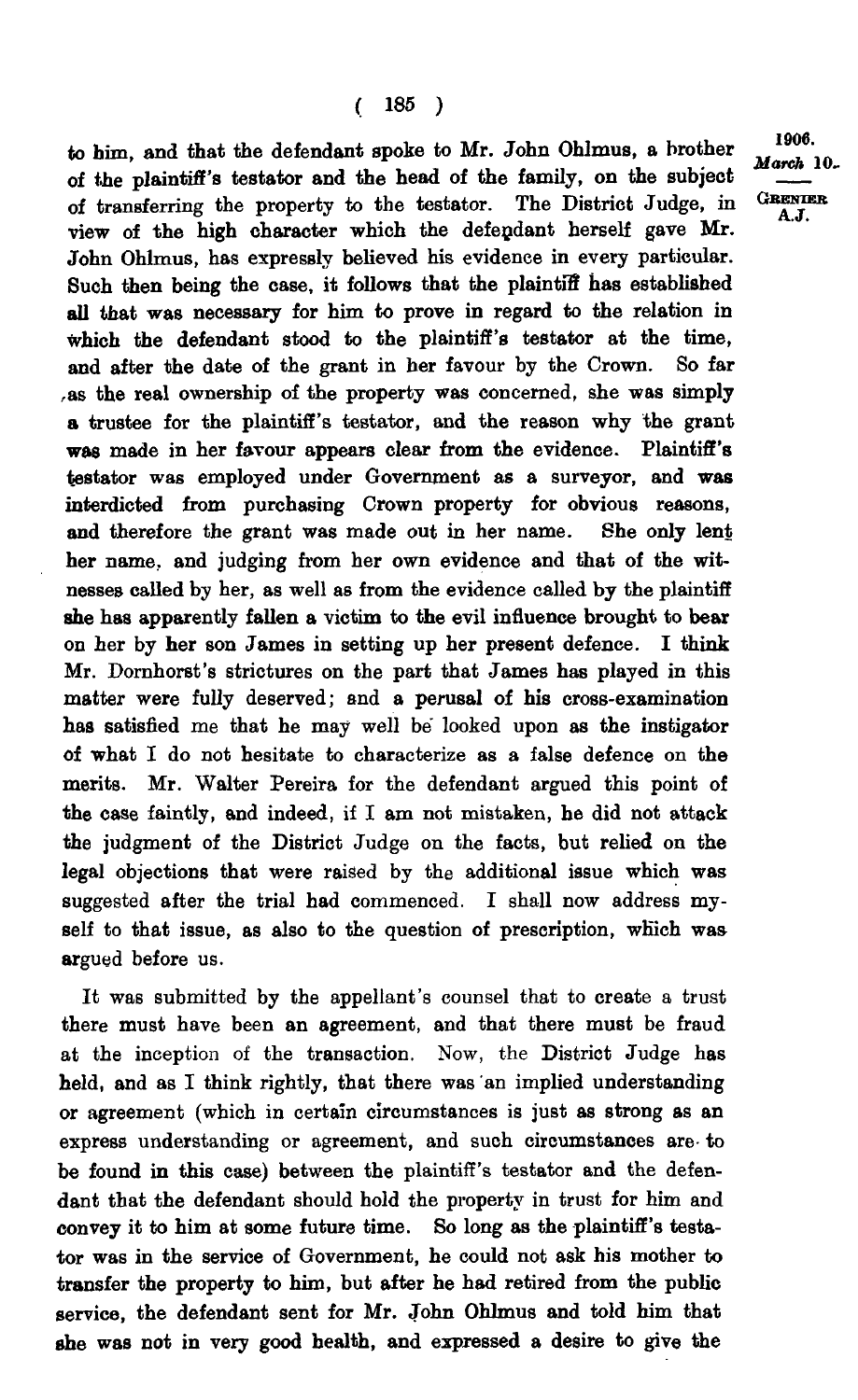**1906. property back to her son as it was nominally in her name, and she**  *March* 10. wished that the deed should be in her son's name. We have there-GRENIER fore evidence from the lips of the defendant herself which throws AJ. into strong relief the fiduciary relation in which the mother stood to the son both at the date of the Crown grant and *piter*. Such a relation may be brought about either by express afreement or by the conduct of parties, and our law makes very litle distinction, if any, as I understand it, between an express and an implied trust. **Certainly in order to establish an implied or resulting or constructive trust parol evidence is ad<sub>***r***</sub>1881D1e, and the admission of** such evidence does not violate the provision of our local Ordinance **of Frauds; and as was held** is the case of *Ibrahim Saibo v. The Oriental Bank Corporation* (1), parof evidence is at all times **admissible to establish a resulting or constructive trust where a**  transaction is intended  $\infty$  effect a fraud. The question therefore is, **whether it is essental may me hadd must be at the very inception of a transaction**, or whether in cases where the fraud arises subsequently, it is open to the person who is defrauded to lead parol evidence  $\sim$  establish the trust. For my own part, I do not see why any d<sup>\*</sup>  $\alpha$  **f**  $\alpha$  **cm**  $\alpha$  **cm**  $\alpha$  **f**  $\alpha$  **c**  $\alpha$  **c**  $\alpha$  **c**  $\alpha$  **c**  $\alpha$  **c**  $\alpha$  **c**  $\alpha$  **c**  $\alpha$  **c**  $\alpha$  **c**  $\alpha$  **c**  $\alpha$  **c**  $\alpha$  **c**  $\alpha$  **c**  $\alpha$  **c**  $\alpha$  **c**  $\alpha$  **c**  $\alpha$  **c**  $\alpha$  **c**  $\alpha$  **c**  $\alpha$ **him Philom and fraud committed subsequently. Equity always elieves in cases of fraud, and it seems to me a monstrous proposition relieves in cases of fraud, and/ it seems to me a monstrous proposition**  invoked in order that a fraud may be perpetrated under its shelter. The opinion that I have/expressed has often been expressed from this Bench, and I therefore think that it is wrong and illogical to hold that there must be fraud only at the inception of a transaction. The present case is a typical one. It was readily granted by the counsel for the respondent that there was no fraud at the inception of the transaction between the defendant and the plaintiff's testator, but that the fraud dated from the time when the defendant with full **that the fraud dated from the time when the defendant with full knowledge of the.fact that she was only a trustee for the plaintiff's testator, and that the property had been purchased with his money, refused to convey the property to him, although it was tacitly understood between them that the real owner was the plaintiff's testator, and it was only for a temporary purpose that the grant was made out in favour of the defendant. It is clear that according to section 2 of Ordinance No. 7 of 1840 oral evidence is inadmissible in cases relating to land,** *Nachiar v. Fermndo* **(2). But where there is fraud the proposition may be stated broadly that oral evidence is admissible. Now, on closely considering the provisions of Ordinance No. 7 of 1840, .section 2, it will be seen taat they were intended to prevent** 

**(1) 3** *N. L. R.* **148.** f-2) (1900) **5** *N. L. R.* **56.**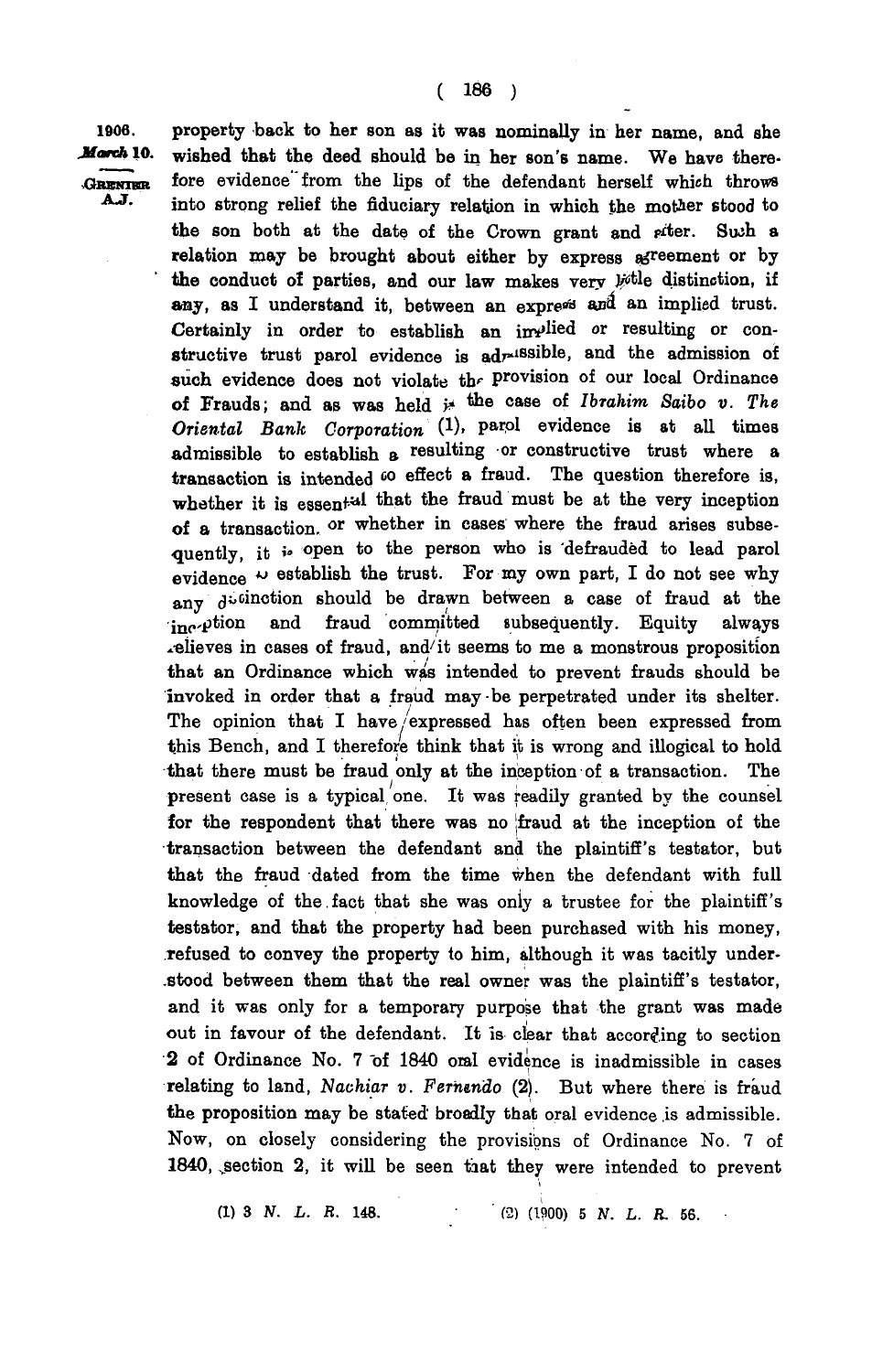**fraud and perjury in respect of the ownership of land, and therefore section 2 required that all transactions referring to land should be in writing notarially executed; section 2 made it impossible for A to come forward and say " I am the owner of this land, the same having been sold to me by B on a certain day," and to lead evidence of a verbal sale or transfer or assignment to him. That is quite a different thing from A coming forward and saying "I gave B money to buy the land for me and he has had the deed made out in his own name," or, as in the present case, where the defendant knew very well that she was only the nominal purchaser, and knowing that she refuses to transfer the land to the real purchaser, whose money was paid for the land. Once the distinction, which does not seem to me to be founded on reason or good sense, between fraud at the inception and fraud subsequently is brushed aside as mere sophistry, the ground is made clear for the admission of parol evidence in respect of both classes of cases.** 

**In the cases that were cited before us in argument dating down**  from *Ramanathan* 1860-1862, namely 3 S.C.C. 103, 3 N. L. R. 148, **5** *N. L. R.* **188 and 56, 1***N. L. R.* **?28, and 2** *N. L. R.* **255, the point that I have hitherto been dealing with does not appear to have arisen, and therefore it was not discussed. In a recent case, however, which has unfortunately not been reported,** *Gould v. Innasitamby* **(1), which was argued before Moncreiff and Middleton J.J., and which is practically on all fours with the present case, the matter was well put by Mr. Justice Moncreiff when he said that " the question is not one of enforcing an agreement which is not according to law, but whether a defendant is to be allowed to plead the Statute of Frauds in order that he may dishonestly keep the property of another man of which he got possession by engaging to return it when required.** 

**Mr. Justice Middleton in the course of his judgment made the following observation, with which I entirely agree. After stating, the case for the plaintiff and the defendant he said:—" In this position of • affairs the defendant says: ' You cannot compel me to do so because you cannot prove; a valid agreement to reconvey the land under section 2 of Ordinance No. 7 of 1840, which I have**  failed to carry out. ' The answer to this is Equity will not allow **you to set up a "statute passed for ^he purpose of preventing frauds**  in order that you may perpetrate and cover a fraud. " Earlier in his judgment Mr. Justice Middleton mide the following observation: -**" To allow him to do so would be jfb use the Statute of Frauds to**perpetrate and cover a fraud, which is contrary to the principle enunciated by Lord Justice Turner in Lincoln v. Wright (2), and which.

**a) (1904) 9** *N. L. R.* **177. (2)** *4 De G. and J.* **16.** 

**1906.**  *March* **10 . GBHHIKK A.J .**